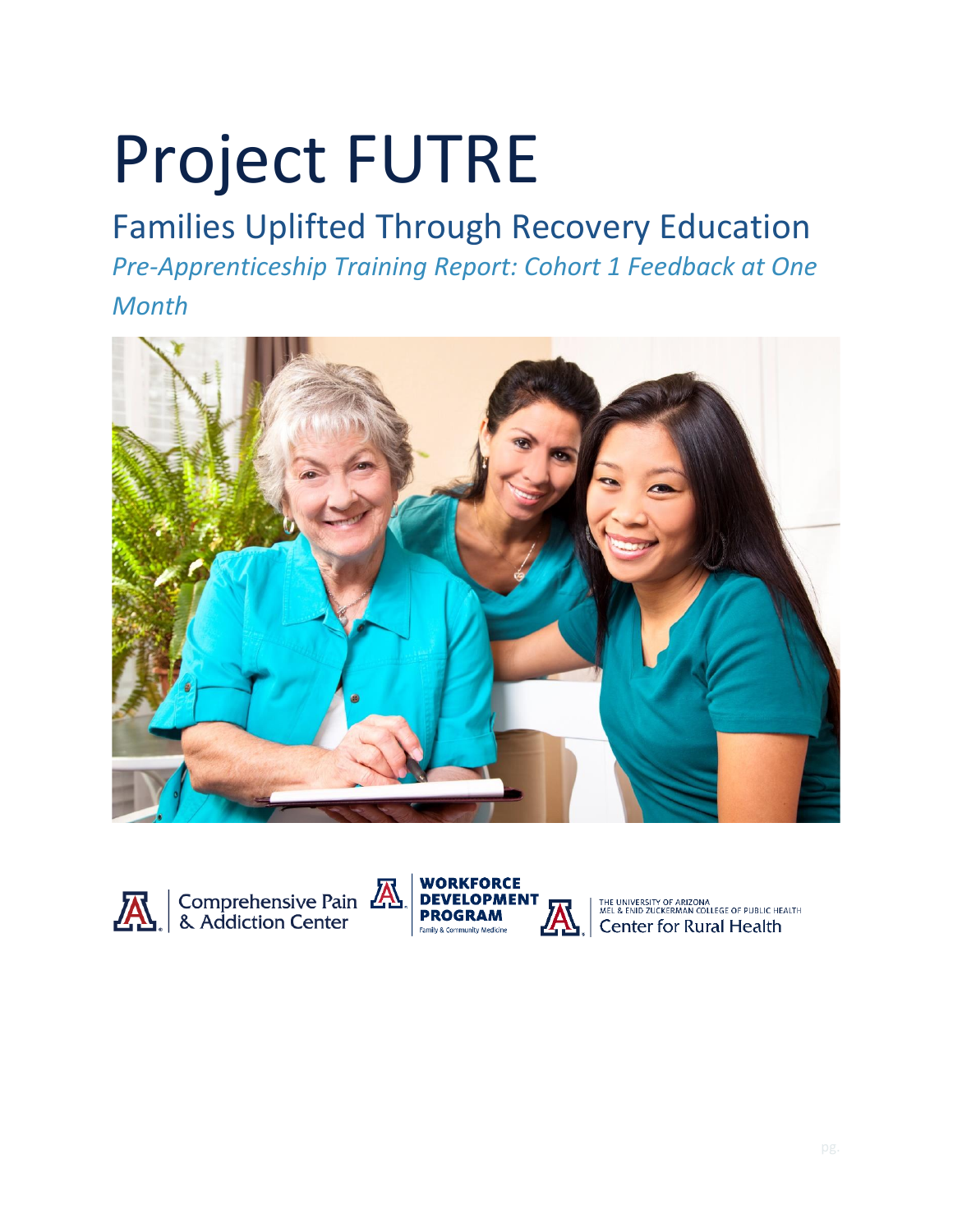### 1. Introduction: Project FUTRE

Families Uplifted through Recovery Education (Project FUTRE) is designed to enhance and expand behavioral health paraprofessionals' knowledge, skills, and expertise. The aim of this project is to increase the number of behavioral health-related paraprofessionals qualified to provide services to children and families who are impacted by opioid use disorders (OUD) and other substance use disorders (SUD). The project has two levels: pre-apprenticeship classroom training for 6-months and an onsite apprenticeship with a healthcare organization for 12-months. This report details Level I training feedback for Cohort 1 after one month.

# 2. Trainee Characteristics

The surveys for the one-month training evaluations were sent to Cohort I, comprising of 13 trainees out of which 12 responded to the surveys. Most of the trainees 8 (62%) identify as females, three (23%) are males and two (15%) identify as non-binary/non-conforming. In terms of the race each trainee identifies with, nearly a quarter (23%) identify as Hispanic/Latino, two (15%) identify as Black or African American, one (8%) identify as Alaskan Native, one (8%) identify with another race not listed and 46% Identify as Non-Hispanic White. Over one-third of the cohort speak another language in addition to English. The mean age of this cohort is 48 years, the median age is 50 years and 50% of the cohort are between the ages of 30 and 66 years old. Most of the trainees, 5 (38%) said they have some college education, 4 (31%) have a high school diploma/GED, one (8%) has an associate degree, one (8%) has some form of vocational training and 2 (15%) have a bachelor's degree.

# 3. Classroom Environment

According to information in Figure 3.1, the majority of the Cohort 1 trainees, 11 (84%) strongly agree that the classroom environment is conducive for learning. They also reported that Project FUTRE instructors are respectful and encouraging.



#### **Figure 3.1 Classroom atmosphere and respect. (n=12)**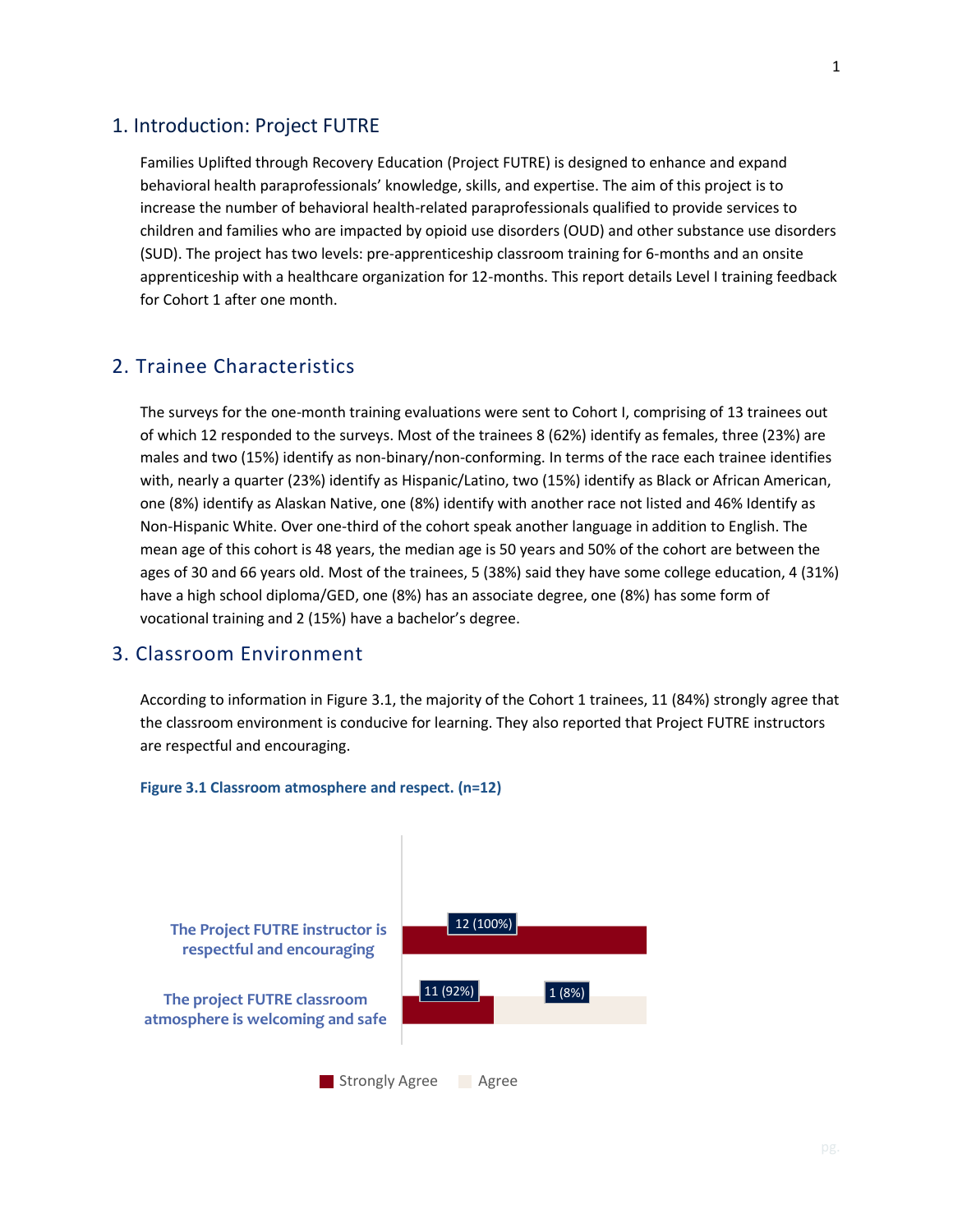# 4. Workload and Usefulness of Activities

Most trainees (77%) felt that the workload required to fulfill the requirements of the training program, is appropriate for the program. Figure 4.2 shows the percentage of trainees who believe that the activities are relevant and accessible. Most (77%) strongly agree that the activities are useful and will help them in their jobs and 8 (62%) strongly believe that the materials are accessible and acceptable.



#### **Figure 4.1 The Project FUTRE workload is: (n = 12)**



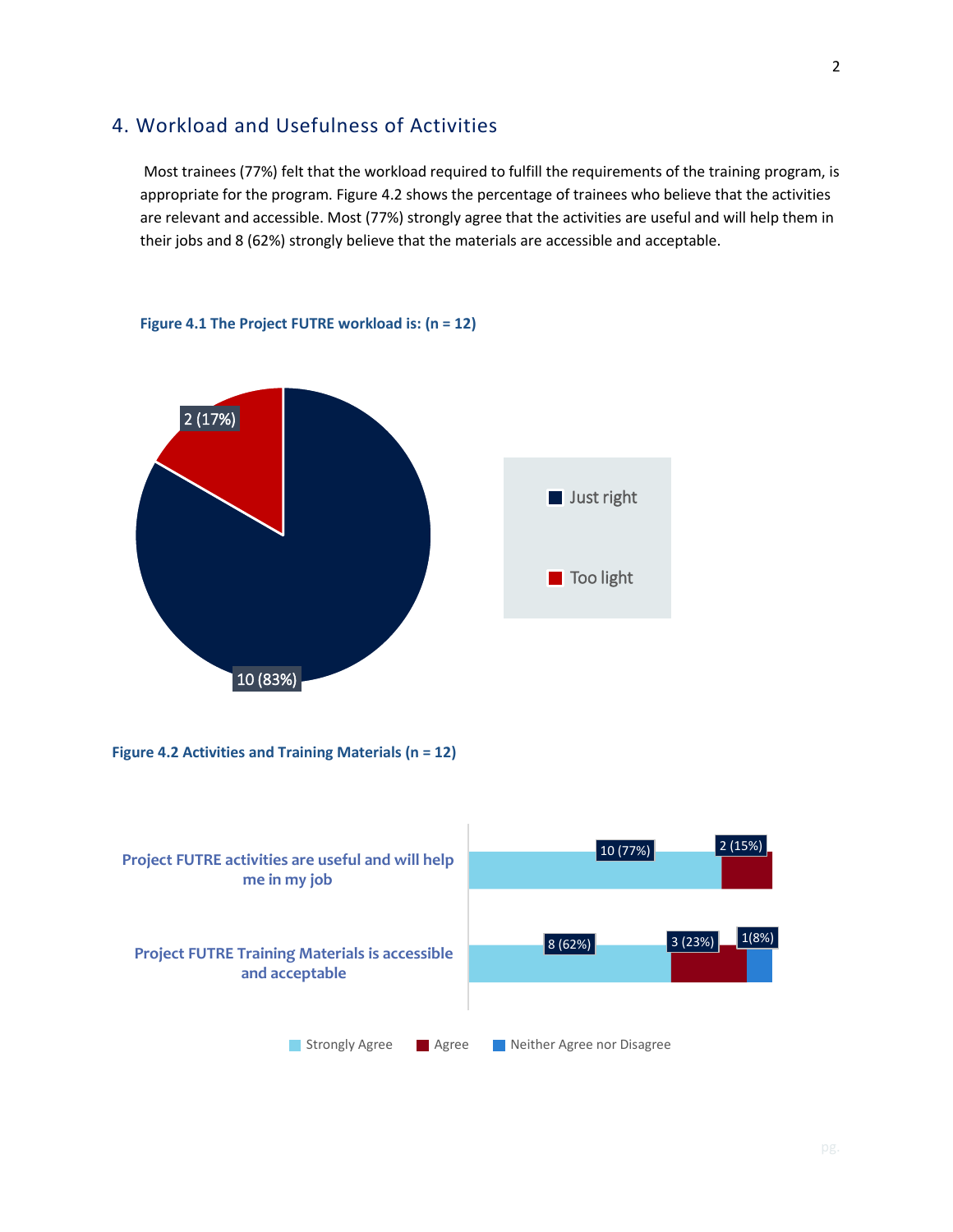# 5. Technology and Internet Connectivity

Most of the trainees (69%) indicated that their internet connectivity was sufficient to fully participate in class and 11 (84%) agree that their technology skills were crucial in allowing them to participate fully in class.

#### **Figure 5.1 Technology Skill and Internet Connectivity (n = 12)**



# 6.Trainee Satisfaction and Areas for Improvement

Most of the trainees, 12 (93%) agree that the process for receiving participate stipends is working well for them and 12 (93%) are satisfied with Project FUTRE. However, there are some areas that trainees outlined for improvement, including suggestions to reduce access barriers to computers, information presented in class, and being able to meet in-person.

#### **Figure 6.1 Payment and Overall Satisfaction (n = 12)**